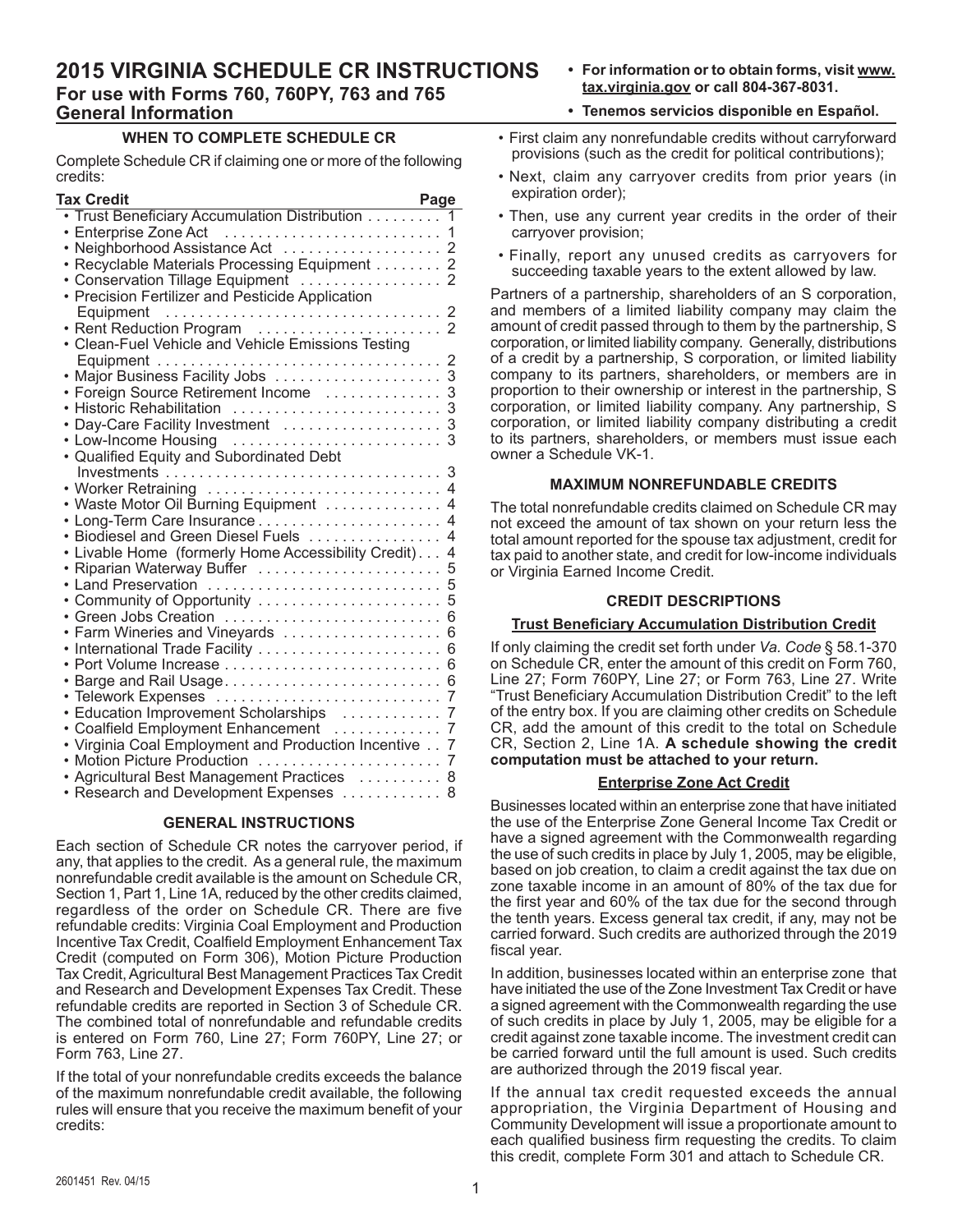For qualification forms and additional information, contact: **Virginia Department of Housing and Community Development, Community Revitalization Office, Main Street Centre, 600 East Main Street, Suite 300, Richmond, VA 23219**, or call **804-371-7030**.

# **Neighborhood Assistance Act Tax Credit**

The Virginia Neighborhood Assistance Act provides tax credits to individuals and businesses that make qualified donations directly to pre-approved Neighborhood Assistance Program organizations whose primary function is to provide educational or other qualified services for the benefit of lowincome families. Individuals may receive a credit for a donation of cash or marketable securities to an eligible organization. Businesses may receive a credit for a donation of money, marketable securities, property, limited professional services or contracting services. Licensed veterinarians, physicians, dentists, nurses, nurse practitioners, physician assistants, chiropractors, optometrists, dental hygienists, pharmacists, professional counselors, clinical social workers, clinical psychologists, marriage and family therapists, physical therapists, and physician specialists who donate their services for an approved clinic may also be eligible for credits. The amount of credit attributable to a partnership or S corporation must be allocated to the partners and shareholders in proportion to their ownership or interest in the partnership or S corporation. Any unused tax credits may be carried forward for the next five taxable years. For a list of approved organizations or additional information, contact the **Virginia Department of Social Services, Neighborhood Assistance Program, 801 E. Main Street, Richmond, VA 23219-3301 or the Virginia Department of Education, 25th Floor, P.O. Box 2120, Richmond, VA 23218-2120, Attn: Neighborhood Assistance Tax Credit Program for Education.**

### **Recyclable Materials Processing Equipment Credit**

For taxable years beginning on or after January 1, 1999, and before January 1, 2020, an income tax credit may be claimed for purchases made during the taxable year for machinery and equipment used predominantly in or on the premises of manufacturing facilities or plant units which manufacture, process, compound or produce items of tangible personal property from recyclable materials within the Commonwealth for sale. For purposes of determining "purchase price paid," the taxpayer may use the original total capitalized cost of such machinery and equipment, less capitalized interest. The credit is 20% of such expenditures and cannot exceed 40% of the taxpayer's Virginia income tax liability for the year, computed prior to computing the credit. Any amount unused this year may be carried forward for the next 10 taxable years.

The total amount of credit approved for any tax year may not exceed \$2 million. If the amount of tax credits approved under this section by the Department of Taxation for any taxable year exceeds \$2 million, the Department shall apportion the credits by dividing \$2 million by the total amount of tax credits so approved, to determine the percentage of otherwise allowed tax credits each taxpayer shall receive.

The Virginia Department of Environmental Quality (DEQ) administers the certification of all recycling machinery and equipment. To allow adequate time for the recycling material and equipment to be certified by DEQ, submit a completed Form DEQ 50-11S to DEQ by March 1. Submit your credit application, including the certification you receive from DEQ, to the Department of Taxation by May 1, using Form RMP. Submitting a late application will disqualify you from the credit. All approved applicants filing a timely Form RMP will be notified of the allowable credit by June 30. Since the due date for individual income tax returns is May 1, most claimants will

need to file the tax return on extension or amend the original return to claim the credit.

For additional information on how to qualify for certification, contact the **Department of Environmental Quality, Equipment Certification Officer, P.O. Box 1105, Richmond, VA 23218** or call **804-698-4145.**

All applications, Forms RMP, must be submitted to the **Virginia Department of Taxation, Credit Unit, P.O. Box 715, Richmond, VA 23218-0715**. This credit requires certification from the Tax Credit Unit to be claimed on your tax return. For form assistance, contact the Tax Credit Unit at the address above or call **804-786-2992**.

#### **Conservation Tillage Equipment Credit**

This credit may be claimed by individuals who purchase conservation tillage equipment for the purpose of agricultural production. The tax credit is 25% of conservation tillage equipment expenditures made or \$4,000, whichever is less. The term conservation tillage equipment means no-tillage planters and drills designed to reduce soil compaction (including guidance systems to control traffic patterns that are designed to minimize soil disturbance), which may be attached to equipment already owned. Any amount unused this year may be carried over to the next 5 taxable years.

Attach a statement to your return showing purchase date, description and credit computation when claiming this credit.

### **Precision Fertilizer and Pesticide Application Equipment Credit**

The Precision Fertilizer and Pesticide Application Equipment Credit is 25% of all expenditures for equipment certified by the Virginia Soil and Water Conservation Board as providing more precise pesticide and fertilizer application or \$3,750, whichever is less. Qualifying individuals must be engaged in agricultural production for market and have in place a nutrient management plan approved by the local Soil and Water Conservation District. Any unused tax credits may be carried forward for the next 5 taxable years.

# **Rent Reduction Program Credit**

This credit expired December 31, 2010. Only carryover credits from prior years are allowed. For additional information, contact: **Cara Wallo, Compliance and Training Officer, Virginia Housing Development Authority, 601 S. Belvidere Street, Richmond, VA 23220-6504,** or call **804-343-5714.**

### **Clean-Fuel Vehicle and Vehicle Emissions Testing Equipment Credits**

An income tax credit may be claimed for purchases of vehicle emissions testing equipment and clean-fuel vehicles made while you were a Virginia resident.

The Clean-Fuel Vehicle Credit is equal to 10% of the deduction allowed under Internal Revenue Code (IRC) § 179A for purchases of clean-fuel vehicles principally garaged in Virginia or certain refueling property placed in service in Virginia or 10% of the costs used to compute the credit under IRC § 30. The Vehicle Emissions Testing Equipment Credit is 20% of the purchase or lease price paid during the taxable year for equipment certified by the Department of Environmental Quality (DEQ) for vehicle emissions testing within a locality that is required by law to implement an enhanced vehicle emissions inspection program or, after January 1, 1998, within any locality adjacent to those localities required to implement the program.

**Clean-Fuel Vehicle Credit** - You are not required to submit a specific form as part of your tax return to document the purchase of a clean-fuel vehicle. However, you should retain documentation to support your claim for the tax credit because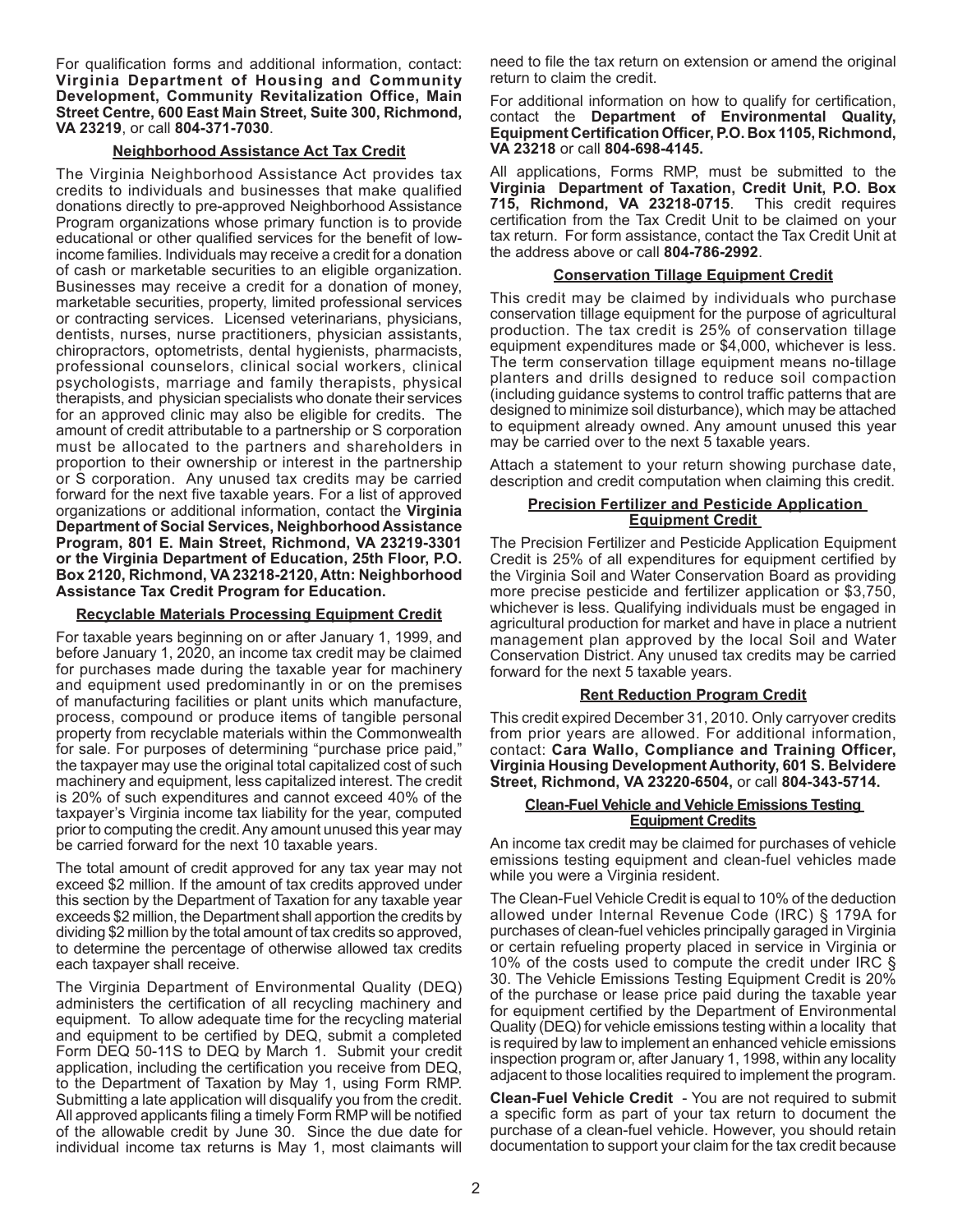an audit may be conducted to verify any credit claimed under these provisions.

**Vehicle Emissions Testing Equipment Credit** - Attach a copy of the Virginia Air Check Station Participation and Services Agreement. For a copy of this agreement, contact Opus Inspection at 703-822-7587. Only expenses listed in the agreement, or dynamometers purchased or leased separately are eligible. You should retain documentation to support your claim for the tax credit because an audit may be conducted to verify any credit claimed under these provisions. You are not required to submit a specific form for the Emissions Testing Equipment Credit.

# **Major Business Facility Job Tax Credit**

Individuals, estates, trusts, corporations, banks, insurance companies and telecommunications companies may claim a Virginia tax credit if the taxpayer creates at least 50 new fulltime jobs in connection with the establishment or expansion of a major business facility, and the company is engaged in a qualifying industry in Virginia. If a taxpayer is located in an enterprise zone or in an economically distressed area (as defined by the Virginia Economic Development Partnership), the threshold is reduced from 50 to 25 new full-time jobs. Credits will be recaptured proportionately if employment decreases during the five years following the initial credit year.

This nonrefundable credit is equal to \$1,000 per qualifying new job in excess of the 50/25 job threshold in enterprise zones or economically distressed areas. This credit is spread ratably over 2 years for taxpayers whose initial credit year begins on or after January 1, 2009. The credit only applies to facilities where an announcement to expand or establish such a facility was made on or after January 1, 1994. The credit must be claimed ratably beginning with the taxable year following the year in which the facility is established or expanded, or the new qualifying jobs are added. Unused credits may be carried forward for the next 10 taxable years. A qualified business firm receiving an Enterprise Zone Job Creation Grant under *Va. Code* § 59.1-547 shall not be eligible to receive a Major Business Facility Job Tax Credit for any job used to qualify for the Enterprise Zone Job Creation Grant.

To apply for this credit, complete **Form 304**. All applications must be submitted to the **Department of Taxation, Tax Credit Unit, P.O. Box 715, Richmond, VA 23218-0715** 90 days prior to the due date of your return. A letter will be sent to certify the credit. To claim this credit, complete Section 1, Part 9 of Schedule CR.

# **Foreign Source Retirement Income Tax Credit**

A credit is available to Virginia residents who paid income tax to a foreign country on pension or retirement income derived from past employment in a foreign country, provided that such income is included in Virginia taxable income for the taxable year. For purposes of computing the credit, the foreign currency must be converted to U.S. dollars using the prevailing exchange rate that most nearly reflects the value of the currency at the time the taxes were actually paid to the foreign country. *If you filed separately in the foreign country, but are filing jointly in Virginia, enter only the Virginia taxable income attributable to the filer whose income was taxed by the foreign country.* For the purposes of this credit, United States territories are considered foreign countries. Any foreign country that does not qualify for the federal tax credit (under IRC § 901(j)) does not qualify for this Virginia credit. To claim this credit, complete Schedule CR and attach a copy of the return filed in the foreign country or other proof of tax payment to the foreign country.

# **Historic Rehabilitation Tax Credit**

Individuals, estates, partnerships, trusts or corporations incurring eligible expenses in the rehabilitation of a certified historic structure are entitled to claim a credit against individual income tax, fiduciary income tax, corporation income tax, the bank franchise tax, and taxes imposed against insurance companies and utility companies. The credit is equal to 25% of eligible rehabilitation expenses for projects completed in the 2000 taxable year and thereafter. To qualify for this credit, the cost of the rehabilitation must equal at least 50% (25% if the building is an owner-occupied residence) of the assessed value of the building for local real estate tax purposes in the year preceding the start of the rehabilitation. The rehabilitation work must be certified by the Virginia Department of Historic Resources as consistent with the Secretary of the Interior's Standards for Rehabilitation. Any unused credit may be carried forward for 10 years. Applications for certification may be obtained by contacting the **Virginia Department of Historic Resources, 2801 Kensington Avenue, Richmond, VA 23221, 804-367-2323,** or visiting **www.dhr.virginia.gov.**

# **Day-Care Facility Investment Tax Credit**

This credit expired December 31, 2013, and no credits may be claimed for taxable years beginning after that date. Only carryover credits from prior years are allowed. For additional information, contact the **Department of Taxation, Tax Credit Unit, P. O. Box 715, Richmond, VA 23218-0715**, or call **804- 786-2992**.

# **Low-Income Housing Tax Credit**

As of June 30, 2010, the Board of Housing and Community Development stopped approving Low-Income Housing Credits. Only carryover credits from prior years are allowed. For additional information, contact the **Department of Housing and Community Development** at **804-371-7000**.

# **Qualified Equity and Subordinated Debt Investments Credit**

Taxpayers making a "qualified investment" in the form of equity or subordinated debt in a "qualified business" may be eligible for this credit. Businesses may apply for designation as a qualified business using **Form QBA**. The qualification is **valid** only for the calendar year of the application. Therefore, the business needs to reapply each year for qualification. To qualify, the business must meet the following criteria: (1) have annual gross revenues of no more than \$3 million in its most recent fiscal year, (2) have its principal office or facility in the Commonwealth, (3) be engaged in business primarily in or having substantially all of its production in the Commonwealth and (4) have not obtained during its existence more than \$3 million in aggregate gross cash proceeds from the issuance of its equity or debt investments (not including commercial loans from chartered banking or savings and loan institutions).

Taxpayers may claim a credit equal to 50% of the qualified business investments made during the taxable year. For the 2014 taxable year, the total amount of credit approved may not exceed \$5 million. One-half of this amount must be allocated to commercialization investments and the other half is available for all other qualifying investments. If credit applications for either half exceed the allowed amount, the credits for that half will be prorated. However, if credit applications for either half are less than the allowed amount, the balance will be available for allocation to the other type of credit. The total amount of credit that may be used per taxpayer per taxable year may not exceed \$50,000. This credit is nonrefundable; however, any unused tax credits may be carried forward for the next 15 years. Equity and debt investments held in connection with a qualified business investment must be held by the investor for at least 3 full calendar years following the calendar year for which the credit is allocated, except in certain instances. If the holding period is not met, the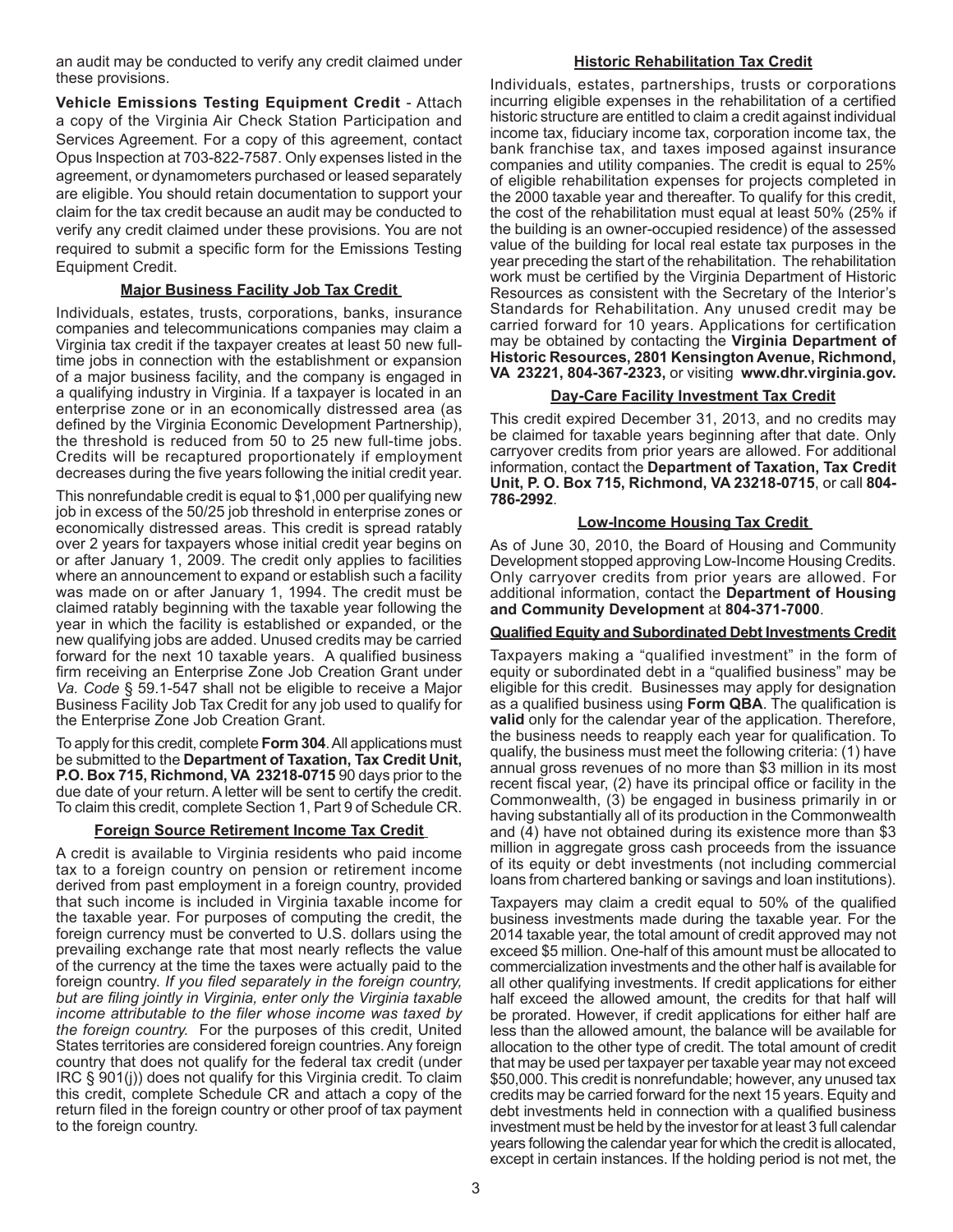unused credit amount will be forfeited, and an assessment will be issued for the amount used to which shall be added interest, computed at the rate of one percent per month, compounded monthly from the date the tax credits were claimed.

Taxpayers cannot receive a grant from the Small Business Investment Grant Fund and claim the Qualified Equity and Subordinated Debt Investments Tax Credit for the same investment.

This credit requires **pre-approval** by the **Department of Taxation.** Investors must apply to the Department by April 1 of the year following the year the investment was made using **Form EDC. Taxpayers filing Form EDC after April 1 will be denied this credit.** All approved investors filing a timely **Form EDC** will be notified of the allowable credit by June 30. Since the tax return of most individuals is due May 1, most investors will need to file a return on extension or amend their original return to claim the credit.

Pass-Through Entities must file **Form PTE** with the Department of Taxation at least 60 days before filing their income tax return. A copy of the certification letter from the Department is a required attachment to **Form PTE**.

Visit the Department's website at **www.tax.virginia.gov** to obtain **Form QBA, Form EDC** and **Form PTE.** Information on the application process is also available from the **Virginia Department of Taxation, Tax Credit Unit, P. O. Box 715, Richmond, VA 23218-0715,** or call **804-786-2992.**

### **Worker Retraining Tax Credit**

This credit allows an employer to claim a tax credit for the training costs of providing eligible worker retraining to qualified employees. "Eligible worker retraining" includes noncredit courses that are approved by the Virginia Economic Development Partnership (VEDP) and that are provided by any of the Commonwealth's community colleges or a private school. Eligible worker retraining programs also include courses (both credit and noncredit) undertaken through an apprenticeship agreement approved by the Virginia Apprenticeship Council. The credit is 30% of all expenditures paid or incurred by the employer during the taxable year, subject to certain limitations. For taxable years beginning prior to January 1, 2013, if the eligible worker retraining consists of courses conducted at a private school, the credit cannot exceed \$100 per qualified employee annually. For taxable years beginning on or after January 1, 2013, if the eligible worker retraining consists of courses conducted at a private school, the credit cannot exceed \$200 per qualified employee annually, or \$300 per qualified employee annually if the eligible training includes retraining in a STEM or STEAM discipline. ASTEM or STEAM discipline is defined as a science, technology, engineering, mathematics or applied mathematics related discipline, as determined by DBA, and includes a health care related discipline.

Employers must apply for certification of the amount of allowable credit using **Form WRC**, Worker Retraining Tax Credit, by April 1 of the year following the year in which the training expenses were paid or incurred, before claiming the credit on their income tax return.All approved businesses filing a timely **Form WRC** will be notified of their allowable credit by June 30. The maximum Worker Retraining Credits granted to all employers is limited to \$2,500,000 annually. If the total credits approved exceed this amount, each will be prorated. The credit is allowable against individual income tax, fiduciary income tax, corporation income tax and the bank franchise tax. The credit is also allowable against taxes imposed upon insurance companies and utility companies (under *Va. Code* §§ 58.1-2500 et seq. and 58.1-2620 et seq.). This credit is nonrefundable, but excess credit may be carried forward

for the next 3 taxable years. To claim this credit, complete Section 1, Part 16 of Schedule CR. For information on preapproved apprenticeship programs, contact the **Virginia Department of Labor and Industry** at **804-225-4362.** For information on noncredit course approval, contact: **Virginia Economic Development Partnership, 901 East Byrd Street, Richmond, VA 23219** or call **(804) 545-5706.**

## **Waste Motor Oil Burning Equipment Credit**

A business that operates a business facility in Virginia that accepts waste motor oil from the public is allowed a tax credit equal to 50% of the purchase price paid for equipment during the taxable year, provided that the equipment is used exclusively for burning waste motor oil at the business facility. The total credit allowed per taxpayer per taxable year is limited to \$5,000. Taxpayers successfully applying for equipment certification with the Department of Environmental Quality by filing Form DEQ 50-12 will receive a statement from that agency certifying that the equipment is used for burning waste motor oil. For additional information concerning equipment qualifying for this credit or to apply for tax credit certification, contact: **Virginia Department of Environmental Quality, Attention: Equipment Certification Officer, P. O. Box 1105, Richmond, VA 23218,** or call **804-698-4145.**

#### **Long-Term Care Insurance Tax Credit**

This credit expired December 31, 2013, and no credits may be claimed for taxable years beginning after that date. Only carryover credits from prior years are allowed. For more information, contact: **Virginia Department of Taxation, Tax Credit Unit, P.O. Box 715, Richmond, VA 23218-0715,** or call **804-786-2992.**

### **Biodiesel and Green Diesel Fuels Tax Credit**

Beginning on January 1, 2008, a credit is available for Virginia biodiesel and green diesel fuel producers who produce up to 2 million gallons of fuel per year. This credit is only available during the first 3 years of production.

**Form BFC** is used to apply to the Virginia Department of Taxation for a Biodiesel and Green Diesel Fuels Tax Credit after the Department of Mines, Minerals, and Energy has certified that you have satisfied all the requirements of *Va. Code* § 58.1-439.12:02.

The amount of the credit is \$0.01 per gallon, not to exceed \$5,000 annually. Any credit not used for the taxable year may be carried over to the next 3 taxable years. The amount of the credit allowed cannot exceed the tax liability for the tax year the credit is being claimed.

The amount of the credit attributable to a partnership, electing small business corporation (S corporation), or limited liability company must be allocated to the individual partners, shareholders, or members in proportion to their ownership or interest within the business entity using **Form PTE**.

The credit may be transferred to another taxpayer. The transfer of the credit must be completed before the end of a tax year in order to use the credit for that tax year. For more information, contact: **Virginia Department of Taxation, Tax Credit Unit, P.O. Box 715, Richmond, VA 23218-0715,** or call **804-786-2992.**

#### **Livable Home Tax Credit**

Individuals or licensed contractors may be eligible for an income tax credit of up to \$5,000 for the purchase or construction of a new accessible residence or up to 50% of the cost of retrofitting activities on an existing residence, not to exceed \$5,000. Any tax credit that exceeds the eligible individual's or licensed contractor's tax liability may be carried forward for up to 7 years.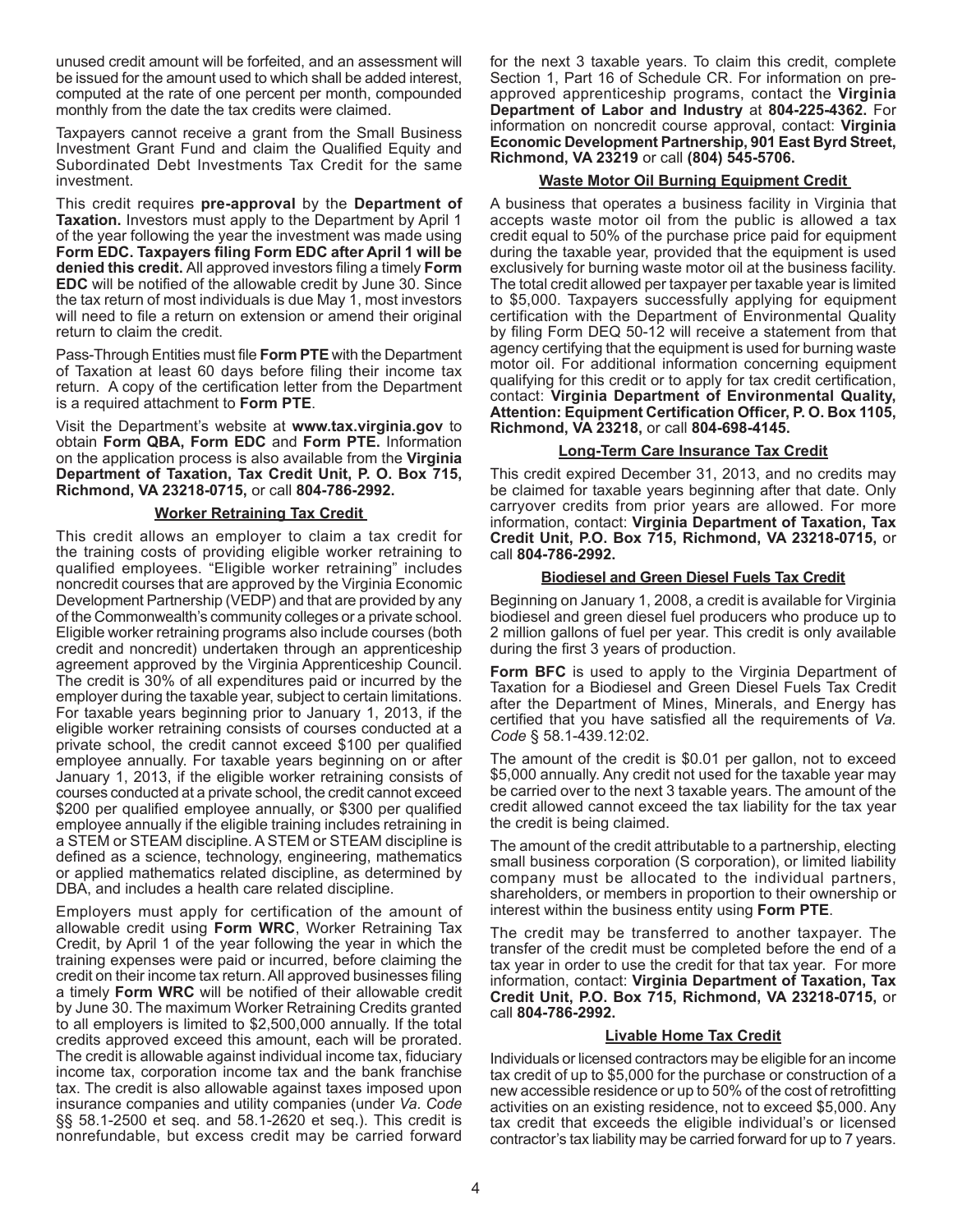If the total amount of tax credits issued under this program exceeds \$1 million in a fiscal year, Virginia Department of Housing and Community Development (DHCD) will prorate the amount of credits among the eligible applicants. Individuals or licensed contractors must obtain pre-approval before claiming the credit on their income tax returns. Applications are to be filed with the DHCD by February 28 of the year following the year in which the purchase/construction or retrofitting was completed. Documentation must be submitted with the application. Enter any carryforward amount of the Livable Home Tax Credit in Section 1, Part 20, Line B of Schedule CR. For more information, contact: **Virginia Department of Housing and Community Development, Special Needs Housing, Main Street Centre, 600 East Main Street, Suite 300, Richmond, VA 23219,** or call **804-371-7124.**

## **Riparian Forest Buffer Protection for Waterways Tax Credit**

Individuals, trusts and corporations may qualify for an income tax credit of 25% of the value of the timber on land designated as a riparian buffer for a waterway. The credit may not exceed \$17,500 or the total amount of tax, whichever is less. To apply for this credit, file Department of Forestry (DOF) Form 179 with DOF or apply online at **www.dof.virginia.gov**.

A riparian buffer is a wooded area of land adjacent to a waterway on which timber may be harvested. In order to receive the credit, the owner of such land must refrain from harvesting more than 50% of the timber from tracts designated as riparian buffers. The buffer must be at least 35 feet wide and no more than 300 feet. There must also be a Forest Stewardship Plan and annual certification of compliance for each tract. The buffer must remain in place for at least 15 years. The land that is the subject of this credit cannot be the subject of this credit again for 15 years after it was first taken. The credit may be carried over for the succeeding 5 taxable years. For more information, contact: **Virginia Department of Forestry, 900 Natural Resources Dr., Suite 800, Charlottesville, VA 22903,** or call **434-977-6555.** 

# **Land Preservation Tax Credit**

This tax credit is for taxpayers that convey land or interest in land located in Virginia to a public or private agency eligible to hold such land or interests for conservation or preservation purposes. The conveyance must be in perpetuity.

Credits for conveyances made in 2007 and thereafter are equal to 40 percent of the land's fair market value. All fair market valuations must be substantiated by a "qualified appraisal" and prepared by a "qualified appraiser," as those terms are defined under applicable federal law and regulations governing charitable contributions. Beginning with calendar year 2015, the maximum amount of credits that may be issued in a calendar year may not exceed \$75 million. For taxable years 2009, 2010, and 2011, the total amount of credit per taxpayer per taxable year was limited to \$50,000 or the total tax liability, whichever was less. For the taxable years 2012, 2013 and 2014, the credit limit per taxpayer per taxable year was \$100,000. For the taxable years 2015 and 2016 the credit limit per taxpayer per taxable year is \$20,000. For the tax year 2017 and thereafter the credit will be limited to \$50,000 per taxpayer per taxable year. However, for any fee simple donation of land conveyed to the Commonwealth on or after January 1, 2015, the amount of the credit claimed shall not exceed \$100,000 for each taxable year, provided that no part of the charitable contributions deduction under § 170 of the Internal Revenue Code related to such fee simple donation is allowable by reason of a sale or exchange of property. For taxpayers affected by the 2009 and 2010 usage limit, an additional 2-year carryforward will be added to the credit.

For taxpayers affected by the 2011 usage limit, an additional 3 year carryforward will be added to the credit. Any unused credit not affected by the usage limits will retain the original carryforward periods (5 years for donations originating prior to January 1, 2007 and 10 years for donations originating on or after January 1, 2007).

Any taxpayer holding a Land Preservation Tax Credit that originated on or after January 1, 2002, may transfer unused but otherwise allowable credit for use by another taxpayer on Virginia income tax returns. Transfers and pass-through allocations derived from donations recorded on or after January 1, 2007, are subject to a fee. See Schedule A of Form LPC-1 or Form LPC-2 for further information.

A subtraction is allowed for any gain or income recognized by a taxpayer on the application of a Land Preservation Tax Credit against a Virginia income tax liability, to the extent the gain is included in and not otherwise subtracted from federal adjusted gross income. The transfer of the credit and its application against a tax liability shall not create gain or loss for the transferor or the transferee.

Before claiming the credit, complete and file Form LPC-1 and/or Form LPC-2 with the Department of Taxation at least 90 days before filing your income tax return. Additionally, applicants filing for tax credits of \$1 million or more must apply to the Department of Conservation and Recreation to receive verification of the conservation value. The Department of Taxation will issue a letter acknowledging the amount of the credit. For assistance, contact the **Virginia Department of Taxation, Tax Credit Unit, P. O. Box 715, Richmond, VA 23218-0715,** or call **804-786-2992.**

### **Community of Opportunity Tax Credit**

The Community of Opportunity Tax Credit provides Virginia income tax credits to landlords with qualified housing units located in census tracts with poverty rates of less than ten percent in the Richmond Metropolitan Statistical Area who participate in the Housing Choice Voucher program.

The amount of tax credit for an eligible property is equal to 10% of the annual fair market rent for that specific unit and prorated when units are qualified for less than the full tax year. Prorations are based on full calendar months.Alandlord may receive tax credits on one or more units within the same taxable year. Credits taken for any tax year cannot exceed the tax liability for that year. Credits not taken for the year for which they are allocated may be carried forward, but cannot be carried forward for more than 5 years.

Should eligible applications received by the March 1 deadline exceed the annual appropriation, tax credits will be prorated based on the total amount of qualified requests received and the total amount of credits available. If the annual appropriation for tax credits is not fully allocated based on qualified applications received by the March 1 deadline, the remaining balance will be allocated on a first-come, first-served basis. Unused balances will not be allocated more than 3 years after the taxable year in which they were first made available.

Credits granted to a partnership, limited liability company, or electing small business corporation (S corporation) shall be allocated to the individual partners, members, or shareholders in proportion to their ownership or interest in such business entity. The landlord must assume responsibility for distributing credits in this manner. No person shall be allowed a tax credit under *Va. Code* § 58.1-339.9 (Rent Reductions Tax Credit) and the Community of Opportunity Tax Credit tax credit for the rental of the same dwelling unit in a taxable year.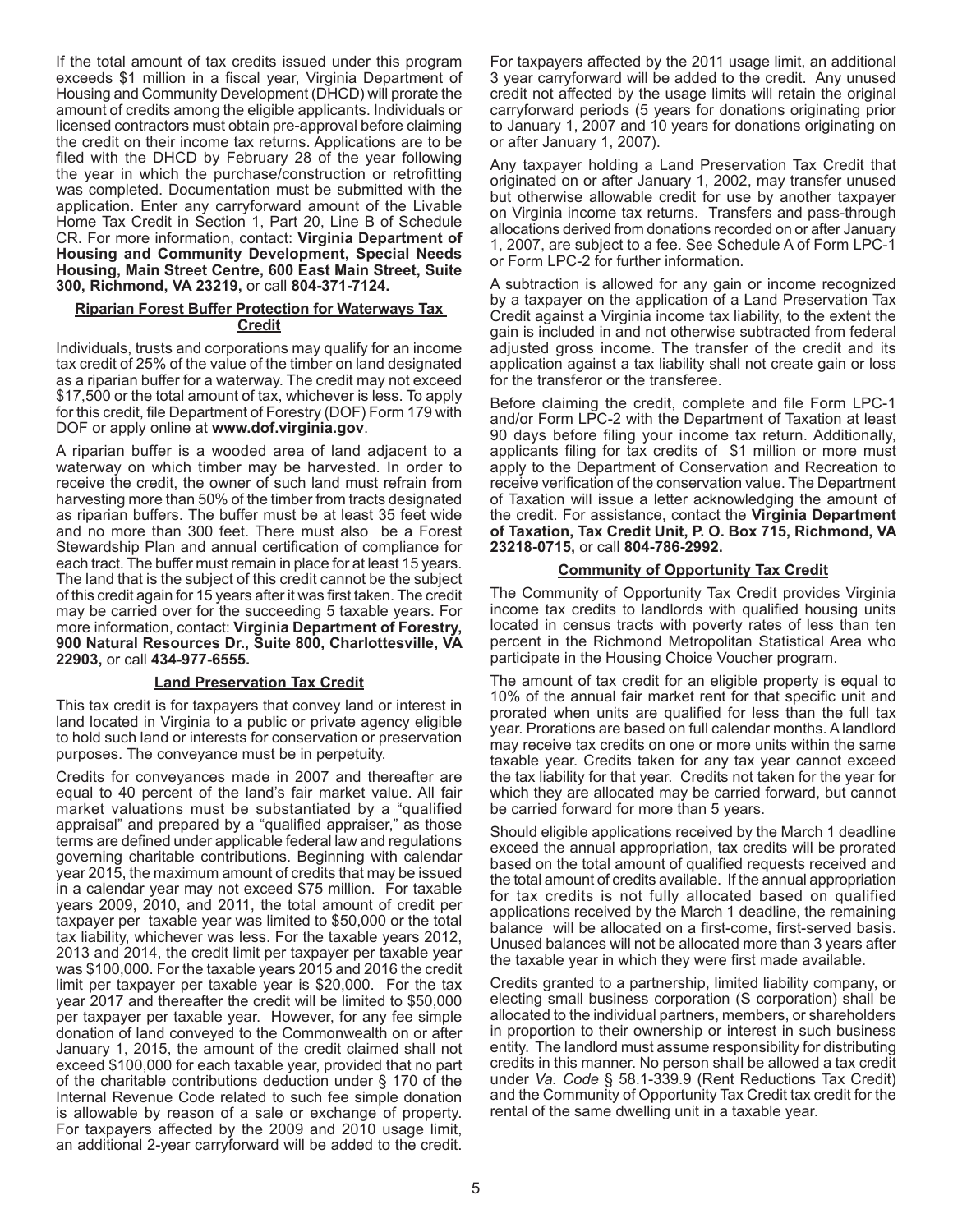For additional information, please contact: **Virginia Department of Housing and Community Development, Main Street Centre, 600 East Main Street, Suite 300, Richmond VA 23219**, or call **804-371-7000**.

## **Green Jobs Creation Credit**

For taxable years beginning on and after January 1, 2010, but before January 1, 2018, a \$500 income tax credit is allowed for the creation of green jobs paying an annual salary in excess of \$50,000. Each taxpayer is allowed a credit for up to 350 new green jobs. In order to qualify for the tax credits, the taxpayer must have created the green job and filled it during the taxable year in which the credit is claimed. The credit is allowed for the taxable year in which the job has been filled for at least 1 year and for each of the 4 succeeding taxable years, provided that the job is continuously filled during the respective taxable year. Any unused tax credits may be carried over for 5 taxable years.

To apply for this credit, complete and file **Form GJC** with the **Department of Taxation, Tax Credit Unit, P. O. Box 715, Richmond, VA 23218-0715. All applications must be submitted at least 90 days prior to the due date of your return.** Approved applicants will receive a letter from the Department certifying their credit. **To claim the credit you must complete Section 1, Part 24 of Schedule CR.**

For assistance, contact the **Department of Taxation, Tax Credit Unit, P. O. Box 715, Richmond, VA 23218-0715,** or call **804-786-2992.**

#### **Farm Wineries and Vineyards Tax Credit**

An individual and corporate income tax credit is available for Virginia farm wineries and vineyards in an amount equal to 25% of the cost of all qualified capital expenditures made in connection with the establishment of new Virginia farm wineries and vineyards and capital improvements made to existing Virginia farm wineries and vineyards.

The total amount of tax credits available for a calendar year cannot exceed \$250,000. If applications for this credit exceed \$250,000, the Department of Taxation will allocate the credits on a pro rata basis. Any credit amounts that exceed a taxpayer's liability can be carried forward for 10 years. Taxpayers cannot claim both this credit and a federal deduction for the same expenses under IRC § 179.

The business must apply by April 1st using **Form FWV**. Submitting a late application will disqualify you from the credit.All applications must be sent to the **Virginia Department of Taxation, Tax Credit Unit, P.O. Box 715, Richmond, VA 23218-0715**. This credit requires certification from the Tax Credit Unit to be claimed on your tax return. A letter will be sent to certify the credit.

For assistance, contact the **Department of Taxation, Tax Credit Unit, P. O. Box 715, Richmond, VA 23218-0715,** or call **804-786-2992.**

#### **International Trade Facility Tax Credit**

An income tax credit is allowed for either increasing jobs related to an international trade facility or capital investment in an international trade facility. Taxpayers can elect to claim either credit, but cannot claim both credits in the same taxable year.The amount of the credit is equal to \$3,500 per new qualified full-time employee that results from increased qualified trade activities by the taxpayer or two percent of the amount of capital investment made by the taxpayer to facilitate the increased eligible trade activities.

No more than \$1.25 million in tax credits can be issued in any fiscal year. If the amount of tax credits requested exceeds \$1.25 million, the credits will be allocated proportionately among all qualified taxpayers. The Virginia Department of Taxation will determine the credit amount for the taxable year and provide a written certification to each taxpayer. The amount of the credit will be limited to fifty percent of the taxpayer's tax liability for the taxable year. Any unused credit amount can be carried forward for 10 years.

The business must apply by April 1st using **Form ITF**. Submitting a late application will disqualify you from the credit.All applications must be sent to the **Virginia Department of Taxation, Tax Credit Unit, P.O. Box 715, Richmond, VA 23218-0715**. This credit requires certification from the Tax Credit Unit to be claimed on your tax return. A letter will be sent to certify the credit. For assistance contact the **Department of Taxation, Tax Credit Unit, P. O. Box 715, Richmond, VA 23218-0715** or call **804-786-2992.**

#### **Port Volume Increase Tax Credit**

A taxpayer that is an agricultural entity, a manufacturing-related entity (manufacturer or distributor of manufactured goods) or a mineral and gas entity that uses Virginia maritime port facilities and increases its port cargo volume through these facilities may be eligible to claim this tax credit.

To qualify for the credit, a taxpayer must generally increase its port cargo volume atVirginia port facilities in a single calendar year by 5% over its base year port cargo volume. Base year port cargo volume is equal to the total amount of net tons of noncontainerized cargo or 20-foot equivalent units (TEUs) or units of roll-on/roll-off cargo actually transported by way of a waterborne ship or vehicle through a port facility during the 2015 calendar year or the first calendar year in which it meets the requirements of 75 tons of noncontainerized cargo, 10 loaded TEUs or 10 units of roll-on/ roll-off cargo. Base year cargo volume must be recalculated each calendar year after the initial base year. The amount of the credit is generally equal to \$50 for each TEU, unit of roll-on/roll-off cargo, or 16 net tons of noncontainerized cargo above the base year port cargo volume. However, a qualifying major facility may apply for a credit equal to \$50 for each TEU unit of roll-on/roll-off cargo, or 16 net tons of noncontainerized cargo transported through a port facility during the major facility's first calendar year.

Any taxpayer claiming this credit must first submit an application to the Virginia Port Authority by March 1 of the calendar year after the taxable year in which the increase in port cargo volume occurs. The maximum amount of tax credits is capped at \$3.2 million for each calendar year. If, on March 15 of each year, the cumulative amount of tax credits requested by qualifying taxpayers for the prior year exceeds \$3.2 million, the credits will be prorated among the qualifying taxpayers who requested the credit.Aqualifying taxpayer is generally not permitted to receive more than \$250,000 each calendar year. However, if, on March 15 of each year, the \$3.2 million credit amount is not fully allocated among qualifying taxpayers, those taxpayers who have already been allocated a credit for the prior year are allowed a pro rata share of the remaining credit amount. Any unused tax credits may be carried over for 5 taxable years.

For more information, contact: **Virginia Port Authority, 600 World Trade Center, Norfolk, VA 23510**, or call **800-446-8098**.

#### **Barge and Rail Usage Tax Credit**

For taxable years beginning on and after January 1, 2011, but before January 1, 2017, a business may receive an income tax credit for the usage of barge and rail to move cargo containers throughout the Commonwealth rather than using trucks or other motor vehicles on the Commonwealth's highways.

The amount of the credit is \$25 per 20-foot equivalent unit (TEU) or 16 tons of noncontainerized cargo or one unit of roll-on/ roll-off cargo moved by barge or rail. To receive this credit, an international trade facility is required to apply to the Department. No more than \$500,000 in tax credits can be issued in any fiscal year. The Department will determine the allowable credit amount for the taxable year and provide a written certification of the credit amount to each taxpayer. Taxpayers can claim this credit against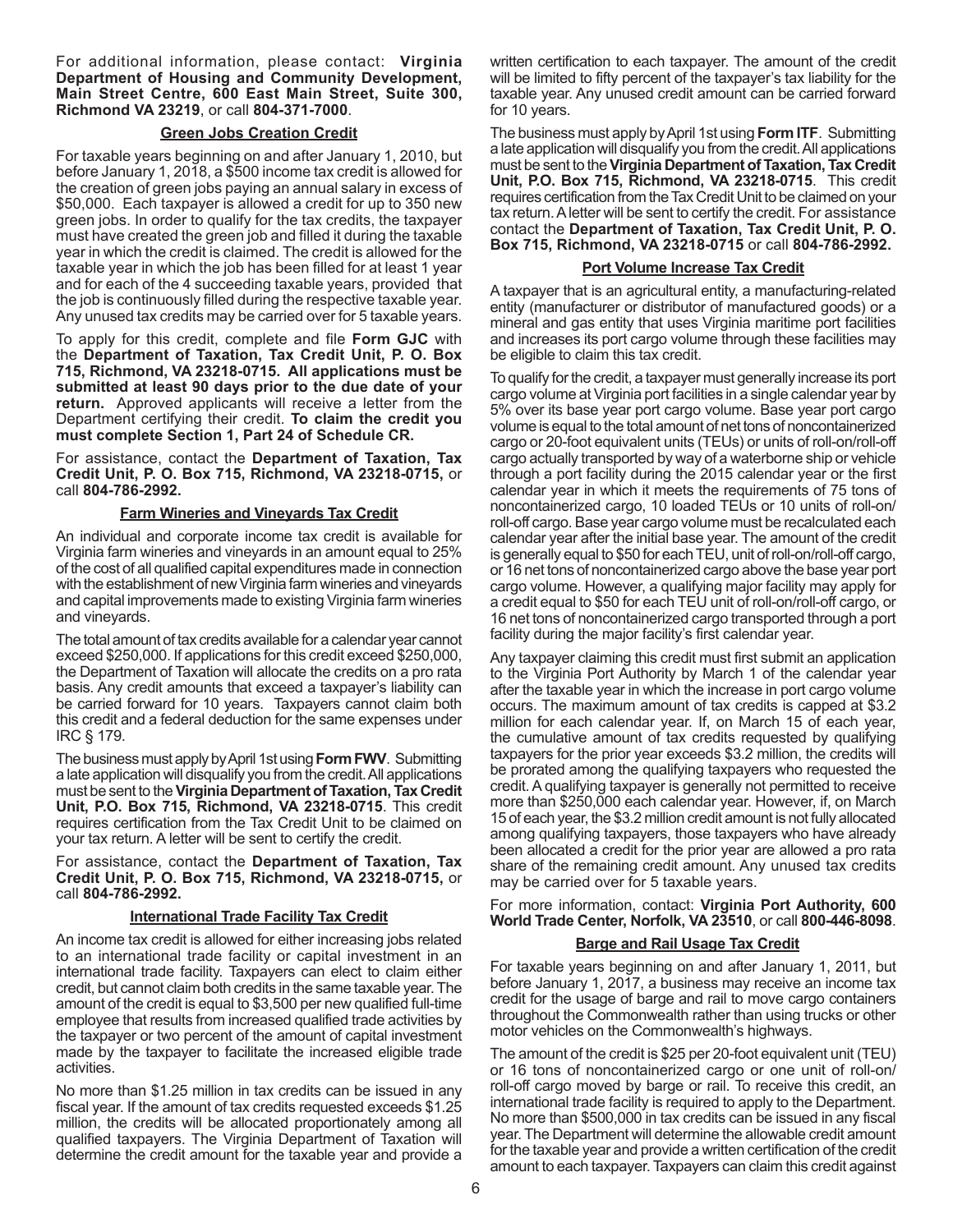the individual income tax, the corporate income tax, the tax on estates and trusts, the bank franchise tax, the insurance premiums tax, and the tax on public service corporations. Any unused tax credits may be carried over for 5 taxable years.

The business must apply by April 1st using **Form BRU**. Submitting a late application will disqualify you from the credit.All applications must be sent to the **Virginia Department of Taxation, Tax Credit Unit, PO Box 715, Richmond, VA 23218-0715.** This credit requires certification from the Tax Credit Unit to be claimed on your tax return. A letter will be sent to certify the credit.

### **Telework Expenses Tax Credit**

The Telework Expenses Tax Credit is an individual and corporate income tax credit for employers who (1) incur eligible telework expenses pursuant to a telework agreement or (2) conduct telework assessments. This credit is equal to the amount of expenses incurred during the January 1, 2012 to January 1, 2017 calendar years and must be for eligible telework expenses incurred during the calendar year that ends during the taxable year. The amount of the credit cannot exceed \$50,000 per year for each employer.

To qualify for a credit for eligible telework expenses incurred pursuant to a telework agreement, the employer must enter into a signed telework agreement with the teleworking employee on or after July 1, 2012, but before January 1, 2017. This telework agreement must be in accordance with policies set by the Department of Rail and Public Transportation (DRPT). Such policies are available on the Telework!VAwebsite at **www. teleworkva.org**. The maximum amount of expenses that can be used in determining the amount of this portion of the credit is \$1,200 per employee.

The portion of the credit for telework assessment expenses is equal to the costs of preparing an assessment, not to exceed \$20,000. This portion of the credit can only be claimed once by an employer.

Taxpayers may claim this credit for taxable years beginning on or after January 1, 2012, but before January 1, 2017. The aggregate amount of tax credits that will be issued is capped at \$1 million annually. If credit applications exceed the \$1 million cap, credits will be allocated on a pro rata basis.

The amount of credit claimed cannot exceed the tax liability of the taxpayer. There is no carryforward of any unused credit. Accordingly, even if a taxpayer is granted a credit amount, he or she must have sufficient tax liability in order to claim the full credit amount. If the amount of credit granted exceeds the taxpayer's tax liability, he or she may only claim the credit up to the amount of his tax liability for the taxable year. To be eligible for this credit, the employer is not allowed to deduct the qualified expenses in any taxable year. If these expenses are deducted for federal purposes, they will need to be included as an addition on the Virginia return. Taxpayers are not eligible for this tax credit if any other income tax credit is claimed for the same expenses.

To qualify for the credit, the employer cannot claim another Virginia income tax credit on the jobs, wages or other expenses for the same employee.

Taxpayers are required to apply to the Department of Taxation to reserve a portion of the credit. The reservation application must be filed between September 1 and October 31 of the year preceding the taxable year for which the tax credit is earned. The Department of Taxation will provide tentative approval by December 31. If the applications for the credit exceed the cap, the credits will be allocated to taxpayers on a pro rata basis. To be eligible to claim the credit, a Telework Expenses Tax Credit Confirmation Application must be filed by April 1 of the year following the calendar year that the eligible expenses were incurred.

Information on the application process is available from the **Virginia Department of Taxation, Tax Credit Unit, P. O. Box 715, Richmond, VA 23218-0715,** or call **804-786-2992.**

### **Education Improvement Scholarships Tax Credit**

For taxable years beginning on or after January 1, 2014, but before January 1, 2028, an income tax credit may be claimed for monetary or marketable securities donations made to scholarship foundations included on an approved list published by the Virginia Department of Education. Credits may be earned in taxable years beginning on or after January 1, 2013, but before January 1, 2028. Tax credits earned during the taxable year must be claimed in the year during which they were earned. The credit is equal to 65 percent of the monetary or marketable securities donation made to the scholarship foundation. The credit can be claimed against the individual income tax, corporate income tax, bank franchise tax, insurance premiums license tax, or tax on public service corporations. For individuals, the minimum value of any monetary or marketable securities donation eligible for a tax credit is \$500 in a taxable year, and the maximum value of monetary or marketable securities donations eligible for tax credits is the first \$125,000 in value of donations made in a taxable year. Such limitations on the minimum and maximum values of donations eligible for tax credits in a taxable year do not apply to donations made by any business entity, including a sole proprietorship.

Tax credits will be awarded to taxpayers on a first-come, firstserved basis in accordance with procedures established by the Virginia Department of Education. The total amount of credits available in any fiscal year is capped at \$25 million. Any unused tax credits may be carried over for the next five succeeding taxable years or until the total amount of credit has been taken, whichever is sooner. For additional information on how to qualify for certification, contact **Virginia Department of Social Services, Neighborhood Assistance Program, 801 E. Main Street, Richmond, VA 23219-3301 or the Virginia Department of Education, 25th Floor, P.O. Box 2120, Richmond, VA 23218-2120, Attn: Neighborhood Assistance Tax Credit Program for Education.**

#### **Coalfield Employment Enhancement Tax Credit**

For taxable years beginning on or after January 1, 1996, but before January 1, 2017 a tax credit may be earned by individuals, estates, trusts and corporations who have an economic ownership interest in coal mined in Virginia. Credits may be claimed for taxable years beginning on or after January 1, 1999. Compute the allowable credit on **Form 306** and report it on Schedule CR for the taxable year in which the credit is claimed and/or earned.

### **Virginia Coal Employment and Production Incentive Tax Credit**

This credit may be allocated between a qualifying electricity generator and qualifying person with an economic interest in coal. The allocation of this credit may not exceed \$3 per ton. All credits earned on or after January 1, 2006, or prior to July 1, 2016, which are allocated to persons with an economic interest in coal, may be redeemed by the Tax Commissioner if the credits exceed the taxpayer's state tax liability for the applicable taxable year. To claim this credit, you must complete the **Form 306, Form 306T** and any applicable attachments.

# **Motion Picture Production Tax Credit**

Qualifying motion picture production companies are eligible to receive a series of refundable individual and corporate income tax credits in the aggregate amount of \$2.5 million for the 2010-2012 biennium and \$5 million for the 2012-2014 biennium. Effective July 1, 2014, (fiscal year 2015), and each fiscal year thereafter,